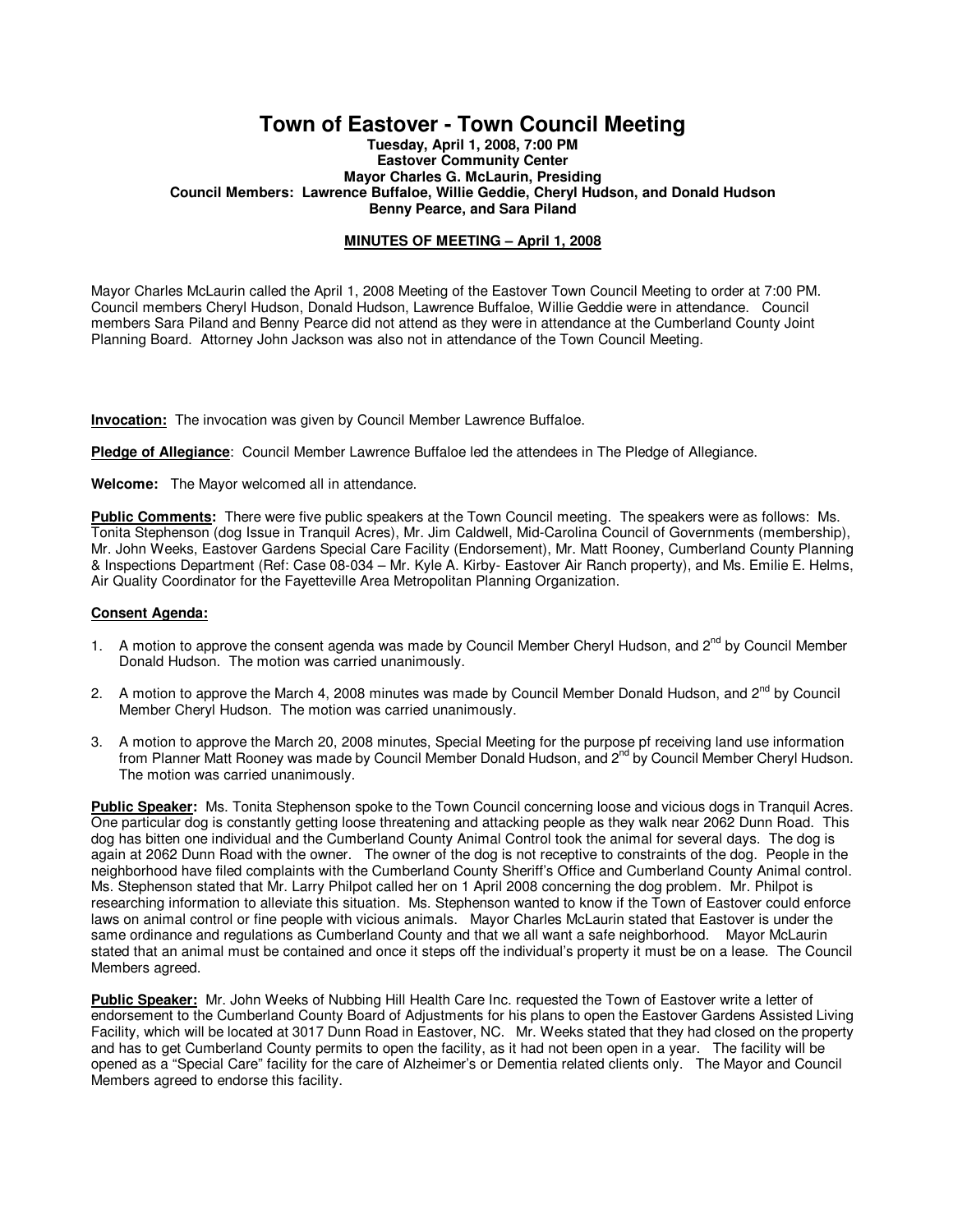**Public Hearing:** Mr. Matt Rooney from the Cumberland County Planning & Inspections Department presented to the Council information concerning Case No. 08-034. Kyle A. Kirby Property (Subdivision Review- County Subdivision Ordinance); Zoning: RR; Total Acreage: 2.56+/-; Location: Southeast side of Orville Street and across from Tailwinds Court, South East of Final Approach Drive. Mr. Rooney stated that the 2.56 acreage would be subdivided into 2 lots per the condition sheet listed in Exhibit C. Mr. Kirby made a statement that he was not present to speak, was there only to answer questions if needed. The Board asked if he was aware of restrictions and covenants of the Air Ranch. Mr. Kirby stated that he was aware of such. A motion was made to approve Case No. 08-034 by Council Member Donald Hudson, and 2<sup>nd</sup> by Council Member Willie Geddie. The motion was carried unanimously.

## **Discussion Agenda:**

**Item #1:** Mr. Jim Caldwell spoke to the Town Council concerning the Resolution requesting membership in Mid-Carolina Council of Governments. Mr. Caldwell requested that the Town of Eastover Council meet with the Mid-Carolina Council of Governments on April 24, 2008. He stated that membership is open to any town in the region, and Eastover is in the Region with other s (i.e. Cumberland, Harnett and Sampson Counties). They are chartered under the State Laws of North Carolina. Membership dues are paid each fiscal year and based on population @ .24 cents per capita. A motion was to approve membership by Council Member Donald Hudson and 2<sup>nd</sup> by Council Member Cheryl Hudson. No membership documentation was presented or signed at the Council Meeting. The motion was carried unanimously.

**Item #2:** Council Member Lawrence Buffaloe made a motion to make a Resolution to adopt the Cumberland County Sales Tax Referendum. Council Member Buffaloe stated that Cumberland County Commissioners support the increase in sales tax and will benefit Eastover. There was no formal resolution presented for signature. The motion was  $2^{nd}$  by Council Member Donald Hudson. The motion was carried unanimously.

**Item #3:** Ms. Emilie E. Helms of the Fayetteville Area Metropolitan Planning Organization spoke to the Town Council concerning Air Quality Control. Requested the Council sign a Proclamation supporting Air Quality Awareness Week, April 28-May 4, 2008. Ms. Helms stated we needed to work together as a county to improve air quality. Ms. Helms stated that she was present to have Eastover sign the Proclamation for Air Quality Control. A motion to adopt was made by Council Member Donald Hudson and 2<sup>nd</sup> by Council Member Lawrence Buffaloe. The motion was carried unanimously.

**Item #4:** The Town Council discussed street lighting and a possible contract with Progress Energy. Council Member Cheryl Hudson stated that she had spoken with Progress Energy concerning street lighting. Progress Energy wanted to know how many lights and where they would be located. Council Member Cheryl Hudson suggested that we have a starting point such as intersections along Highway 301 and concentrated housing areas. Council Member Willie Geddie suggested that streetlights be placed on each boundary entrance as well as the main intersections of the town. A committee of Council Members Willie Geddie, Cheryl Hudson and Mayor Charles McLaurin was appointed to prepare a proposal package or recommendation. A motion was made by Council Member Willie Geddie and 2<sup>nd</sup> by Council Member Cheryl Hudson to adopt this proposal. The motion was carried unanimously.

**Item #5:** Council Member Cheryl Hudson (Financial Officer) stated that she had reprogrammed funds and determined that we do have funds to pay a Town Clerk, 20 hours not to exceed 32 hours per week, to include pay for State/County holidays. The hours of operation would be 8:00 AM to 2:00 PM, Monday through Thursday and on Friday if needed. Mayor Charles McLaurin asked if Ms. Faircloth would accept the position and she stated yes, but would have to give a twoweek notice to her current employer. Council Member Cheryl Hudson stated that she had received a call from the North Carolina Department of Revenue and informed that we were not eligible for State funds since we did not include the four services in our budget submission. Council Member Cheryl Hudson stated that she had prepared a revised budget, as the original submission did not include all services (i.e. Police protection and street lighting). The revised budget includes all services. A motion to adopt this proposal was made Council Member Donald Hudson and 2<sup>nd</sup> by Council Member Cheryl Hudson. The motion was carried unanimously.

**Item #6:** The Mayor proposed that the Town Council approve a Resolution in Support of our Military Personnel. We should honor the men and women who serve our country. The Mayor requested a Resolution in support of our military be prepared and signed. A motion to adopt this resolution was made by Council Member Donald Hudson and 2<sup>nd</sup> by Council Member Cheryl Hudson. The motion was carried unanimously.

**Item #7:** The Town Council discussed selecting a recipient of the "Rick Glazier Living Legacy of Leadership Award". The Mayor and Council members stated that the honor should go to a deserving individual, as the recipient of this prestigious award.

**Item # 8:** The Mayor discussed the Clean-up Campaign for Heritage Day to be held May 3, 2008. He stated that he had been to the Department of Transportation and picked up orange vests, gloves and garbage bags to clean up the town. The Mayor suggested that all Eastover volunteers clean a mile. Suggested that the council set dates prior to Heritage Day for clean up. Council Member Willie Geddie stated that if everyone would clean up a ½ half mile in each direction of there homes- that would be a good start. The Mayor suggested that volunteers meet on Saturday April 19 and Saturday April 26, at 8 AM at the Eastover Community Building to pick up items for the Clean-up Campaign. A motion was made by Council Member Donald Hudson to accept this recommendation, and 2nd by Council Member Cheryl Hudson.